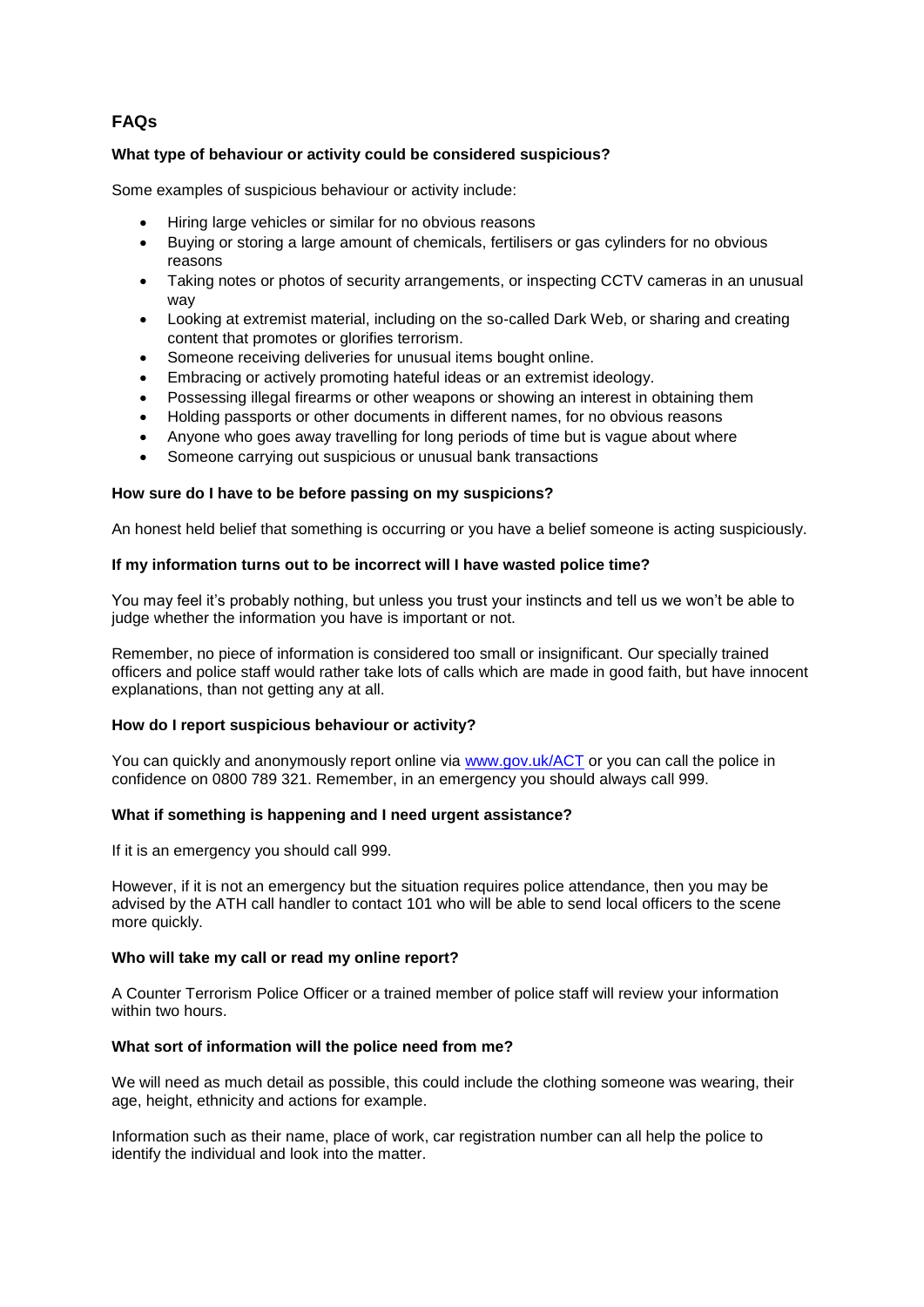# **Do I have to give my name or any personal details?**

No, it is entirely up to you if you wish to leave your contact details.

# **Is it confidential?**

Yes, all of the information you provide is treated in the strictest confidence. You don't have to give your details unless you wish to do so.

### **What if I am concerned that someone will find out I have contacted the police?**

We can reassure you that all calls and information are treated in the strictest confidence and will not be made public.

We understand that people might have reservations about contacting police, either because their friends or family may find out, or their suspicions may prove to have innocent explanations.

#### **Will my call be traced or recorded?**

Your call will not be recorded. If you wish to leave your details you can do so but otherwise your call will remain anonymous.

#### **How long will reporting take?**

It will depend on how much information you are able to provide when you contact us.

# **What will happen with the information?**

Our specially trained officers and police staff who take the calls will assess and evaluate the information you pass on before deciding on what action to take.

#### **Will I be given an update?**

Unfortunately we are unable to provide updates due to data protection issues and because the information we receive is passed to us on an anonymous basis.

#### **If the police need to speak to me again, how will they contact me?**

We will only get in touch with you if we need to ask you further details about the information you have provided. You will have the option to provide your contact details.

#### **Will I need to give a statement?**

In a case where you are giving information and wish to leave your contact details, you may be asked to provide a statement however this will depend on your wishes.

#### **Does the hotline have a language line?**

If you have difficulties speaking English, you can ask a friend who can speak English to contact us on your behalf. However, we will need to take into consideration the type of call and the privacy and level of information being divulged.

# **I suffer from hearing loss, how can I pass on information which I think may be important?**

Yes, you can also contact the hotline online via [www.gov.uk/ACT.](http://www.gov.uk/ACT)

# **Can I report my suspicions over the phone rather than online?**

Yes, if you would prefer to report information over the phone rather than online, you can call the police in confidence you on 0800 789 321.